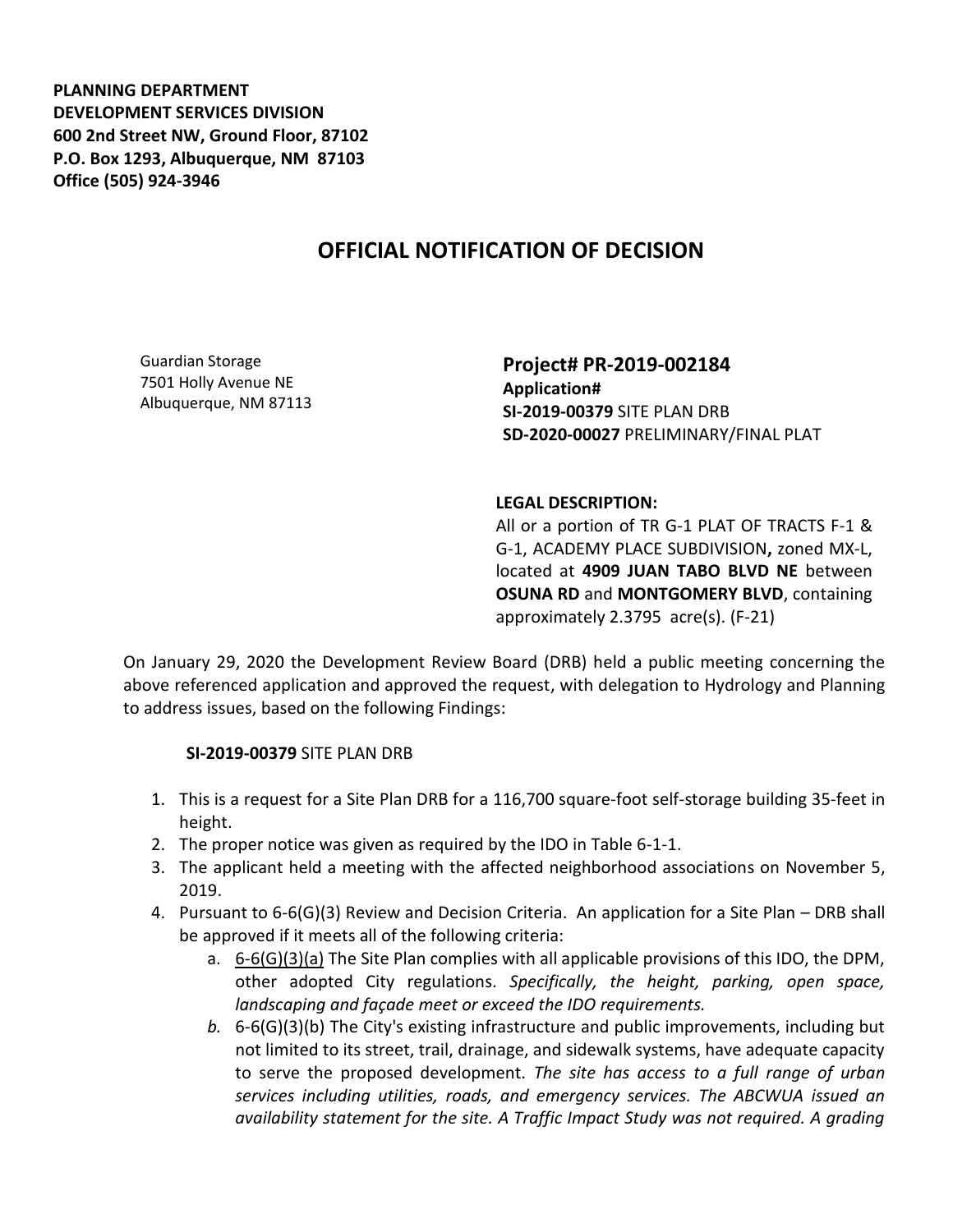## *and drainage plan for the entire site has been approved by Hydrology.*

c. 6-6(G)(3)(c) The Site Plan mitigates any significant adverse impacts on the surrounding area to the maximum extent practicable. *The site has significant perimeter landscaping: 39,809 square feet of landscaping is proposed and 9,544 square feet are required. The applicant agreed to and added a note on the Site Plan that interior lighting would be reduced to 50% by 9 pm and 25% by 11 pm. The applicant added an additional note stating that the hours of operation for office and gate access are from 7AM to 5:30 PM and gate only access is available until 7 PM.*

## **SD-2020-00027** PRELIMINARY/FINAL PLAT

- 1. This Preliminary/Final Plat dedicates 2,670 square feet of right-of-way to the City of Albuquerque along Juan Tabo Boulevard NE on the southwest corner of Osuna Road NE and Juan Tabo Boulevard NE.
- 2. The applicant provided the required notice as outlined in the IDO Table 6-1-1.

#### **Conditions:**

- 1. This Site Plan is valid 5 years from DRB approval (2-13-2020). An extension may be requested prior to the expiration date.
- 2. Final Sign off is delegated to to Hydrology to check for the stamped date for the grading and drainage plan and Planning for the infrastructure List.
- 3. The applicant will obtain final sign off from Hydrology and Planning by March 29, 2020 or the case may be scheduled for the next DRB hearing and could be denied per the DRB Rules of Procedure.
- 4. Once the site plan has all the required signatures, a pdf of the complete, a signed-offset shall be emailed to the PLNDRS.

APPEAL: If you wish to appeal this decision, you must do so within 15 days of the DRB's decision or by **FEBRUARY 13, 2020.** The date of the DRB's decision is not included in the 15-day period for filing an appeal, and if the 15<sup>th</sup> day falls on a Saturday, Sunday or Holiday, the next working day is considered as the deadline for filing the appeal.

For more information regarding the appeal process, please refer to Section 14-16-6-4(U) of the Integrated Development Ordinance (IDO). A Non-Refundable filing fee will be calculated at the Land Development Coordination Counter and is required at the time the appeal is filed.

You will receive notification if any person files an appeal. If there is no appeal, you can receive Building Permits at any time after the appeal deadline quoted above, provided all conditions imposed at the time of approval have been met. Applicants submitting for building permit prior to the completion of the appeal period do so at their own risk. Successful applicants are reminded that there may be other City regulations of the IDO that must be complied with, even after approval of the referenced application(s).